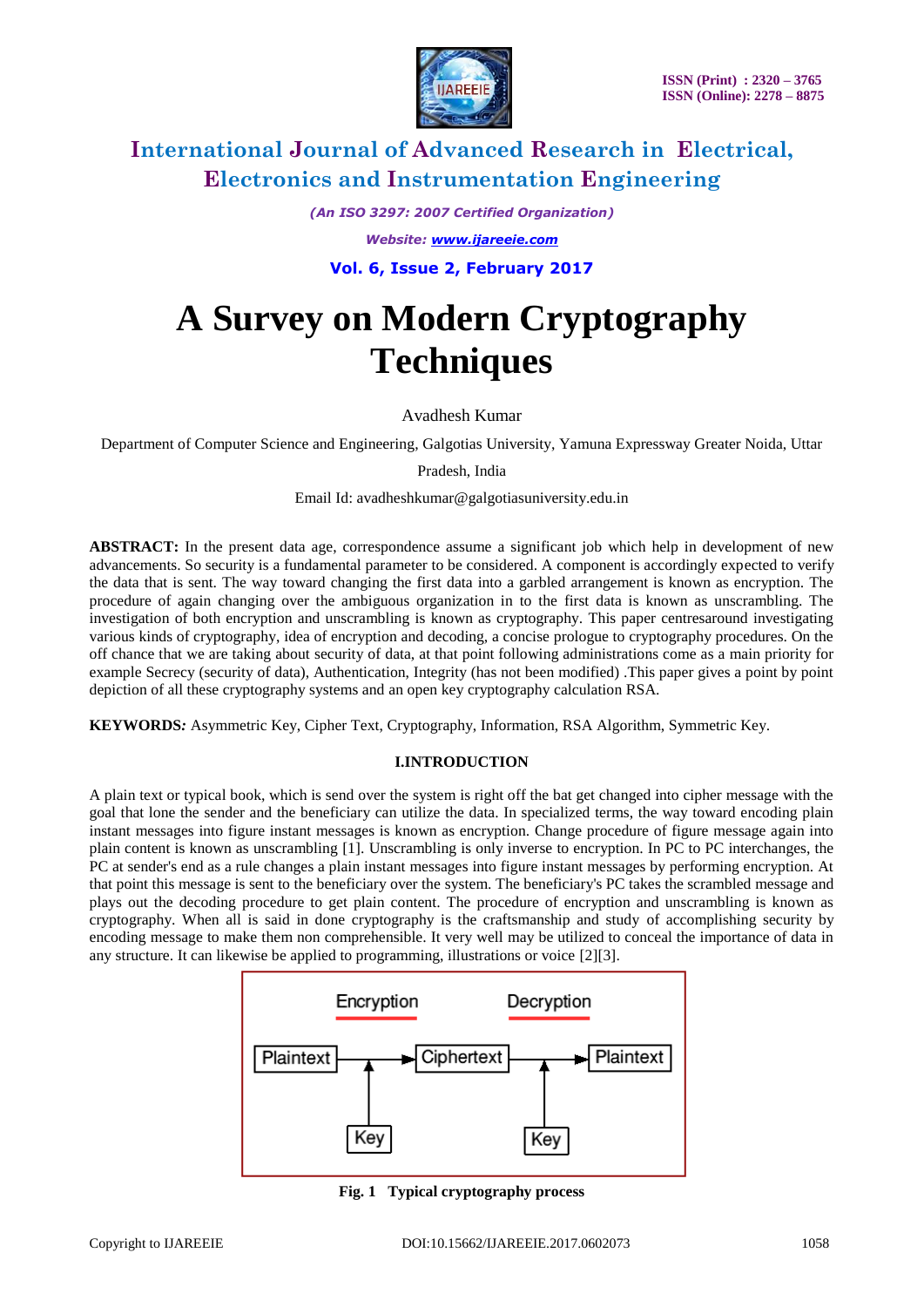

*(An ISO 3297: 2007 Certified Organization)*

*Website: [www.ijareeie.com](http://www.ijareeie.com/)*

### **Vol. 6, Issue 2, February 2017**

Cryptography is the specialty of mystery coding. The fundamental help gave by cryptography is the capacity to send the data between members in a manner that forestalls others understanding it [4]. The primary motivation behind the cryptography is utilized not exclusively to give privacy, yet additionally to give answers for different issues like: information uprightness, validation, non-revocation [5].

Cryptography is the strategies that enable data to be sent in a safe from so that the main collector ready to recover this data. By and by constant investigates on the new cryptographic calculations are going on [1]. In any case, it is an extremely hard to discover the particular calculation, since we have definitely realized that they should consider numerous components like: security, the highlights of calculation, the time intricacy and space unpredictability [6].

#### **II.TECHNICALITIES**

- Plain text -original message
- Cipher text-coded message
- Encrypt-convert plain text into coded text
- Decrypt convert coded text into plain text
- Cryptography-study of encryption principles and methods.  $\bullet$

#### **III.PURPOSE OF CRYPTOGRAPHY**

In information and media communications, cryptography is vital when conveying over any non-confided in medium, which incorporates pretty much any system, especially the Internet [7]. Inside the setting of any application-toapplication correspondence, there are some particular security necessities, including [8]:

- Authentication: The way toward demonstrating one's personality. (The essential types of host-to-have validation on the Internet today are name-based or address based, the two of which are famously feeble.)
- Privacy/confidentiality: Ensuring that nobody can peruse the message with the exception of the proposed beneficiary.
- Integrity: Assuring the recipient that the got message has not been changed at all from the first.
- Non-repudiation: A component to demonstrate that the sender truly sent this message.

Cryptography, at that point, shields information from burglary or adjustment, yet can likewise be utilized for client verification. There are, when all is said in done, three sorts of cryptographic plans regularly used to achieve these objectives: mystery key (or symmetric) cryptography, open key (or lopsided) cryptography, and hash works, every one of which is depicted underneath. In all cases, the underlying decoded information is alluded to as plaintext. It is encoded into figure content, which will thus (for the most part) be unscrambled into usable plaintext [9][10].

### **IV.ENCRYPTION APPROACH**

In an encryption plot, the message or data, alluded to as plaintext, is encoded utilizing an encryption calculation, producing figure message that must be perused whenever decoded Encryption has for quite some time been utilized by militaries and governments to encourage mystery correspondence. It is currently generally utilized in ensuring data inside numerous sorts of non-military personnel frameworks. Encryption is likewise used to ensure information in travel, for instance information being moved by means of systems (for example the Internet, web based business), cell phones, remote mouthpieces, remote radio frameworks, Bluetooth gadgets and bank programmed teller machines.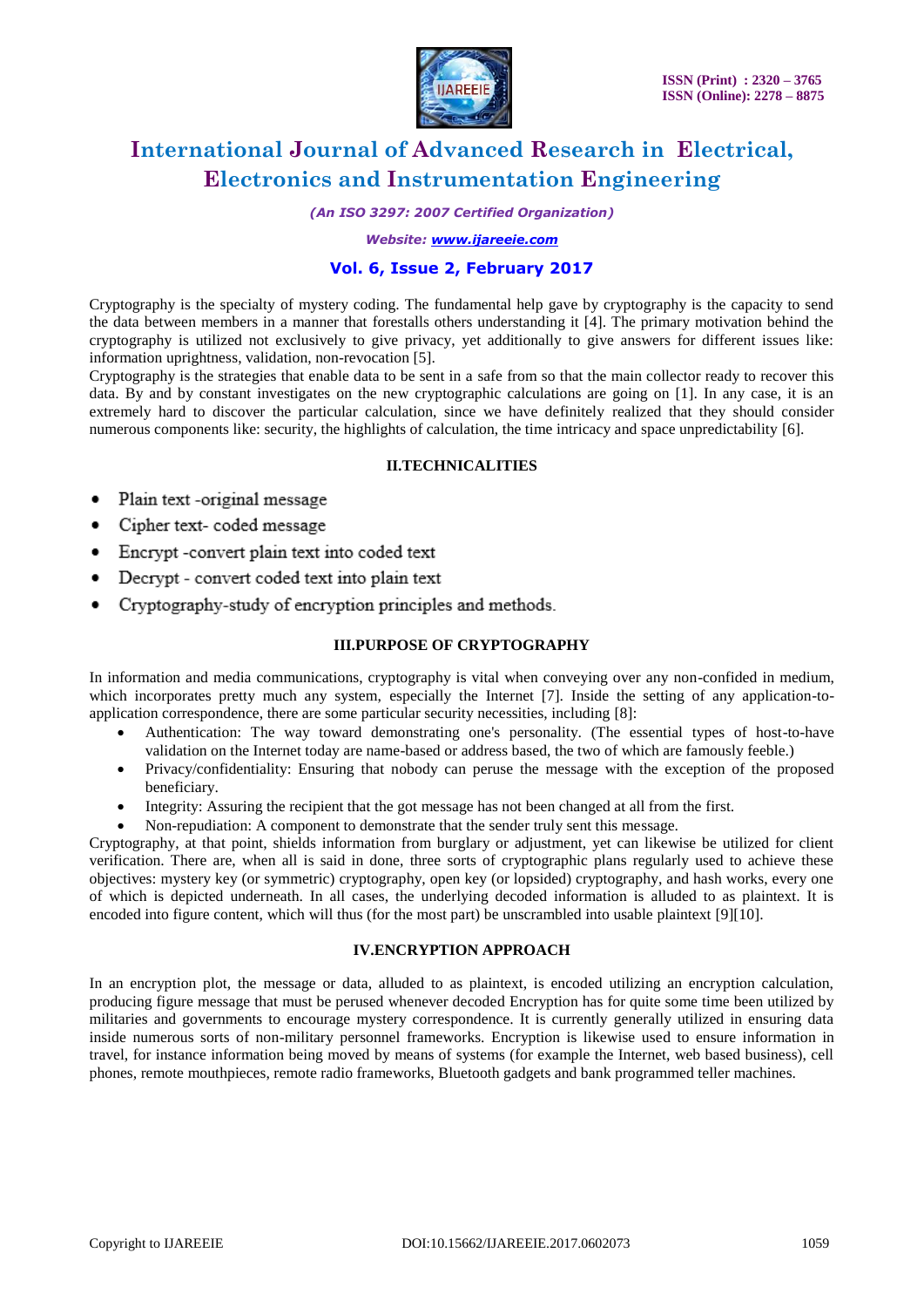

*(An ISO 3297: 2007 Certified Organization)*

*Website: [www.ijareeie.com](http://www.ijareeie.com/)*

### **Vol. 6, Issue 2, February 2017**



**Fig. 2 Modern encryption method**

In the proposed method we have a typical key among sander and recipient, which is known as private key. Essentially private key idea is the symmetric key ideas where plain content is changing over into scrambled content known as figure content utilizing private key where figure content decoded by same private key into plane content. The encryption key is inconsequentially identified with the decoding key.

### **Symmetric Encryption**



### **V.CRYPTOGRAPHY TECHNIQUES**

There are two fundamental procedures for encoding data: symmetric encryption (likewise called mystery key encryption) and unbalanced encryption (additionally called open key encryption). Symmetric encryption is the most established and most popular strategy. A mystery key, which can be a number, a word, or only a string of arbitrary letters, is applied to the content of a message to change the substance with a certain goal in mind. Topsy-turvy encryption, in which there are two related keys- - a key pair. An open key is made uninhibitedly accessible to any individual who should send you a message. A second, private key is stayed discreet, with the goal that solitary you know it.

#### *Symmetric Key Cryptography:*

Symmetric-key cryptography alludes to encryption techniques in which both the sender and recipient share a similar key .Symmetric key figures are executed as either square figures or stream figures. A square figure enciphers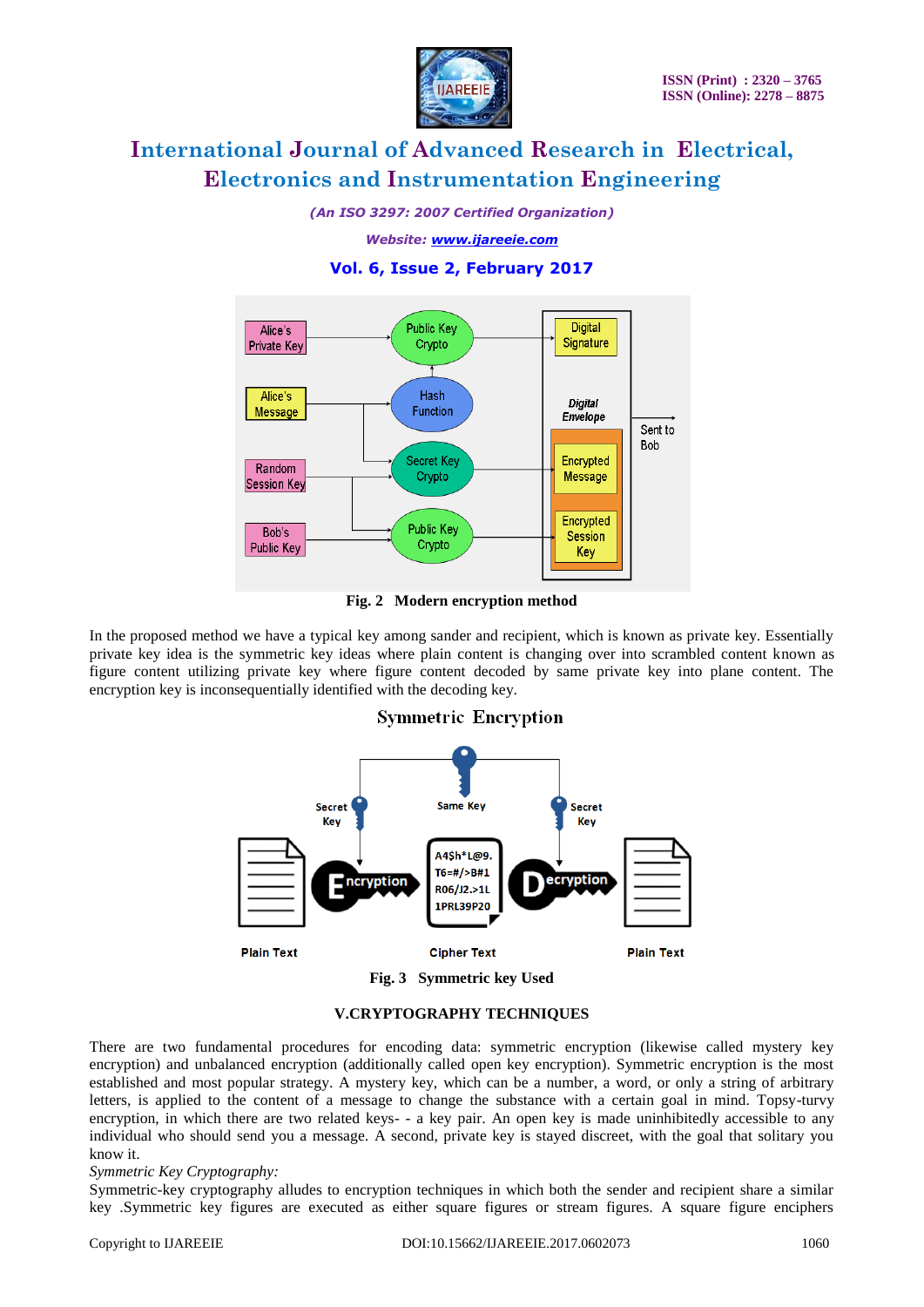

*(An ISO 3297: 2007 Certified Organization)*

*Website: [www.ijareeie.com](http://www.ijareeie.com/)*

### **Vol. 6, Issue 2, February 2017**

contribution to squares of plaintext rather than singular characters, the info structure utilized by a stream figure. Symmetric are a lot quicker than lopsided cryptography.

By utilizing symmetric encryption calculations, information is changed over to a structure that can't be comprehended by any individual who doesn't have the mystery key to decode it. When the expected beneficiary who has the key has the message, the calculation switches its activity with the goal that the message is come back to its unique and justifiable structure. The mystery key that the sender and beneficiary both use could be a particular secret word/code or it very well may be arbitrary series of letters or numbers that have been produced by a safe irregular number generator (RNG). This is the least complex sort of encryption that includes just a single mystery key to figure and decode data. Balanced encryption is an old and most popular strategy. It utilizes a mystery key that can either be a number, a word or a string of arbitrary letters.

#### *Asymmetric Key Cryptography:*

Asymmetrical encryption is otherwise called public key cryptography, which is a moderately new strategy, contrasted with symmetric encryption. Uneven encryption utilizes two keys to scramble a plain book. Mystery keys are traded over the Internet or an enormous system. It guarantees that vindictive people don't abuse the keys. Note that anybody with a mystery key can unscramble the message and this is the reason hilter kilter encryption utilizes two related keys to boosting security. An open key is made unreservedly accessible to any individual who should send you a message. The subsequent private key is stayed quiet about so you can just know. A message that is encoded utilizing an open key must be decoded utilizing a private key, while additionally, a message scrambled utilizing a private key can be unscrambled utilizing an open key. Security of the general population key isn't required in light of the fact that it is openly accessible and can be disregarded the web. Uneven key has a far superior force in guaranteeing the security of data transmitted during correspondence.



**Figure 4. Asymmetric key Used**

Asymmetric-key cryptography alludes to encryption strategies in which both the sender and recipient share the diverse key. One key is utilized for encryption and another for unscrambling. This gives more steadiness than symmetric frameworks. To utilize asymmetric encryption, there must be a method for finding open keys. One run of the mill system is utilizing advanced testaments in a customer server model of correspondence. An endorsement is a bundle of data that distinguishes a client and a server. It contains data, for example, an association's name, the association that gave the endorsement, the clients' email address and nation, and clients open key.

#### **VI.RELEVANT ALGORITHMS**

For cryptography strategies, various kinds of calculations are utilized for both symmetric and uneven key methods. The calculations for private (symmetric) key are DES (Data Encryption Standard), AES and so forth and for public(asymmetric)key are RSA (Rivest, Shamir, Adlemen), Diffie-Hellman: and so on. *RSA Algorithm:*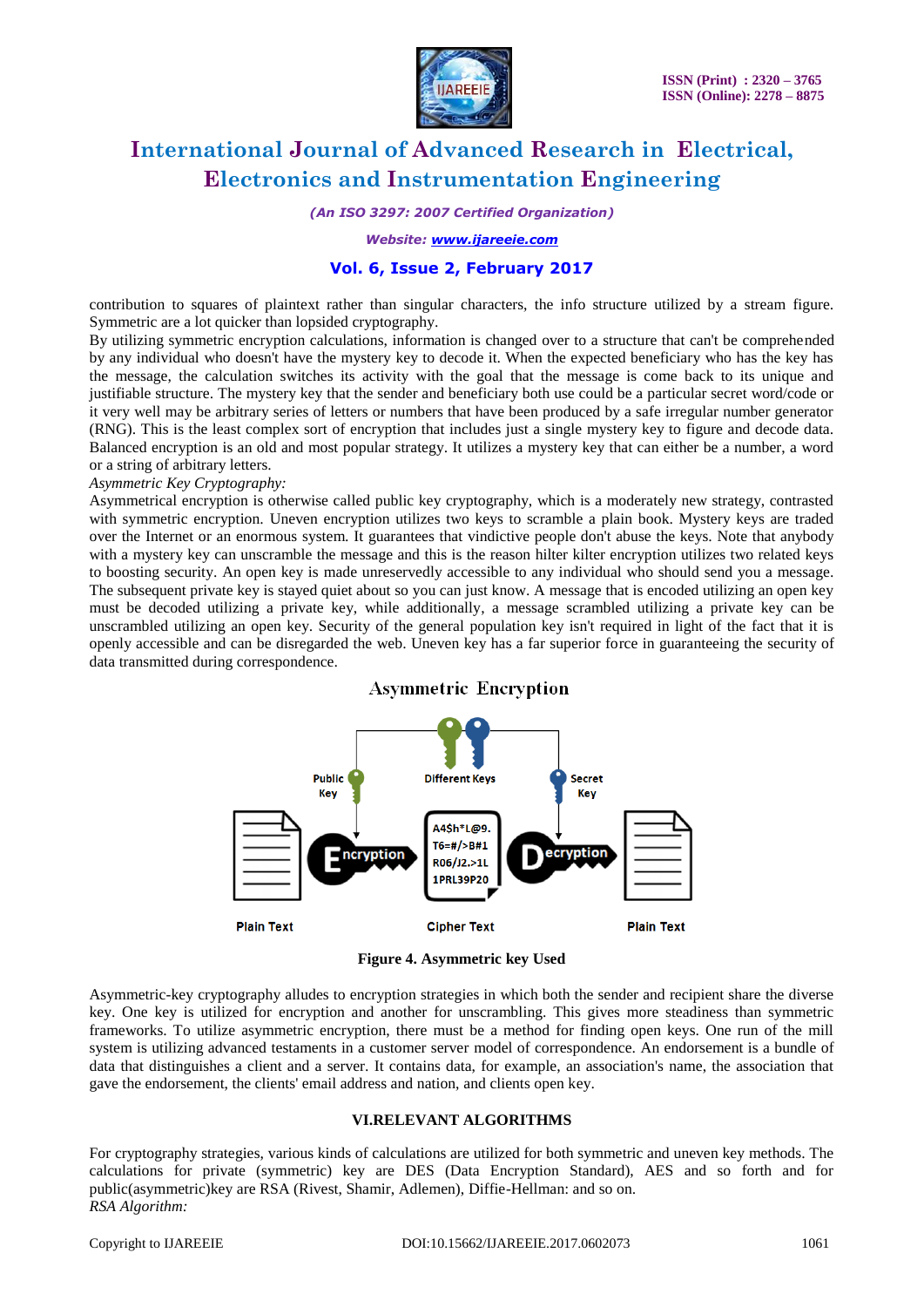

*(An ISO 3297: 2007 Certified Organization)*

*Website: [www.ijareeie.com](http://www.ijareeie.com/)*

### **Vol. 6, Issue 2, February 2017**

RSA represents Rivest Shamir and Adleman name of three innovators. RSA is one of the primary down to earth open key cryptosystems and is generally utilized for secure information transmission. In such a cryptosystem, the encryption key is open and varies from the decoding key which is stayed quiet. In RSA, this asymmetry depends on the down to earth trouble of considering the result of two enormous prime numbers, the figuring issue. RSA represents Ron Rivest, Adi Shamir and Leonard Adleman, who first freely portrayed the calculation in 1977.

Public key cryptography, otherwise called deviated cryptography, utilizes two unique yet scientifically connected keys - one open and one private. The general population key can be imparted to everybody, though the private key must be stayed discreet. In RSA cryptography, both people in general and the private keys can scramble a message; the contrary key from the one used to encode a message is utilized to unscramble it. This quality is one motivation behind why RSA has become the most broadly utilized topsy-turvy calculation: It gives a technique to guarantee the classification, honesty, credibility, and non-disavowal of electronic correspondences and information stockpiling.

Numerous conventions like Secure Shell, OpenPGP, S/MIME, and SSL/TLS depend on RSA for encryption and advanced mark capacities. It is likewise utilized in programming programs - programs are a conspicuous model, as they have to set up a protected association over an unreliable system, similar to the web, or approve a computerized mark. RSA signature confirmation is one of the most ordinarily performed activities in organize associated frameworks.

RSA (Rivest–Shamir–Adleman) is a calculation utilized by present day PCs to scramble and unscramble messages. It is a hilter kilter cryptographic calculation. Lopsided implies that there are two distinct keys. This is additionally called open key cryptography, since one of the keys can be given to anybody. The other key must be kept private. The calculation depends on the way that finding the variables of a huge composite number is troublesome: when the elements are prime numbers, the issue is called prime factorization. It is likewise a key pair (open and private key) generator.

To maintain a strategic distance from these issues, handy RSA executions commonly implant some type of organized, randomized cushioning into the worth m before scrambling it. This cushioning guarantees that m doesn't fall into the scope of uncertain plaintexts, and that a given message, when cushioned, will scramble to one of countless various conceivable cipher texts. The last property can build the expense of a word reference assault past the capacities of a sensible aggressor.

RSA includes an open key and a private key. The open key can be known by everybody and is utilized for encoding messages. Messages scrambled with the open key must be unscrambled in a sensible measure of time utilizing the private key. The keys for the RSA calculation are produced the accompanying way: *Key Generation*:

 $def \text{gcd}(a, b)$ :

while  $a := 0$ :

 $a, b = b$  %  $a, a$ 

return b

def findModInverse(a, m):

if  $gcd(a, m)$  != 1:

return None

 $u1, u2, u3 = 1, 0, a$ 

 $v1, v2, v3 = 0, 1, m$ 

while  $v3 = 0$ :

 $q = u^2 / / v^2$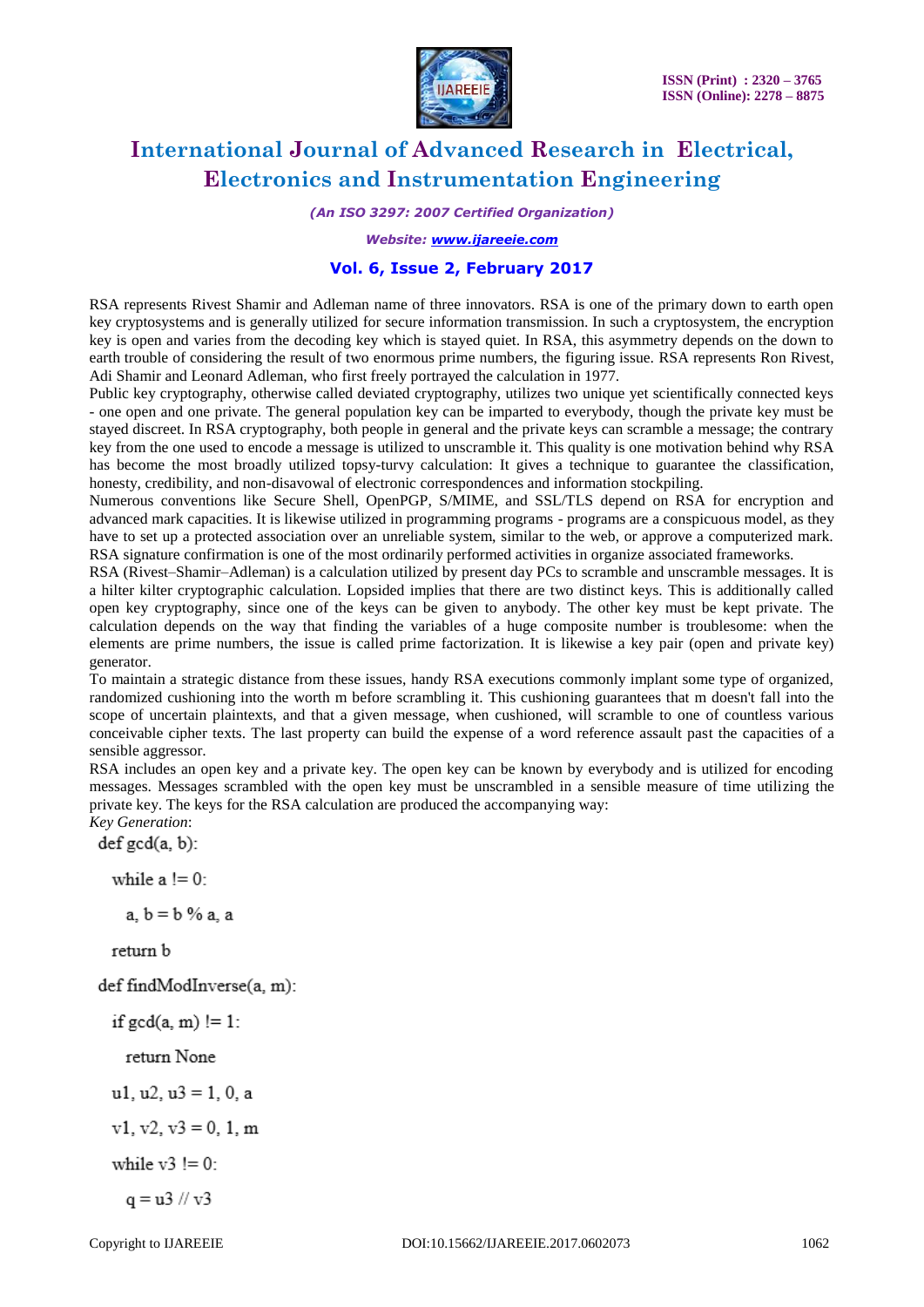

*(An ISO 3297: 2007 Certified Organization)*

*Website: [www.ijareeie.com](http://www.ijareeie.com/)*

### **Vol. 6, Issue 2, February 2017**

v1, v2, v3, u1, u2, u3 = (u1 - q \* v1), (u2 - q \* v2), (u3 - q \* v3), v1, v2, v3

return u1 % m

Encryption Ciphertext c comparing to determine as:  $C \equiv m^e (mod n)$ Plain content can be determined as:  $m \equiv c^d (mod n)$ 

*Disadvantages:*

In RSA encryption that is a deterministic encryption calculation (i.e., has no arbitrary part) an aggressor can effectively dispatch a picked plaintext assault against the cryptosystem. RSA has the property that the result of two figure writings is equivalent to the encryption of the result of the separate plaintexts. That is m1em2e  $\equiv$  (m1m2) e (mod n). In light of this multiplicative property a chosen cipher content assault is conceivable.

#### **VII.CONCLUSION**

Cryptography is an intriguing field with regards to PC science territory on the grounds that the measure of work done is as it were stayed quiet. There are different systems and calculation contemplated and various sorts of research have been finished. The best calculations are those which are well recorded and understood on the grounds that the calculations are very much tried and all around contemplated. This paper further considered that symmetric key cryptography are quicker than unbalanced frameworks. In any case, hilter kilter key cryptography are increasingly versatile and give more confirmation and non-renouncement effectively. Be that as it may, there us still need to grow such a calculation, that makes the encryption decoding process more simpler than RSA, DES and a lot more calculations. With the unstable advancement in the Internet, framework and data security have transformed into an unavoidable compassion for any affiliation whose inside private framework is related with the Internet. The security for the data has ended up being extraordinarily indispensable. Customer's data security is a central inquiry over cloud.

#### **REFERENCES**

[1]A. J. Menezes, P. C. Van Oorschot, and S. A. Vanstone, Handbook of applied cryptography. 1996.

[2]E. Vahedi, V. W. S. Wong, and I. F. Blake, "An overview of cryptography," in Crisis Management: Concepts, Methodologies, Tools, and Applications, 2013.

[3]R. Tripathi and S. Agrawal, "Comparative Study of Symmetric and Asymmetric Cryptography," Int. J. Adv. Found. Res. Comput., 2014.

[4]V. Kumar and A. Sharma, "A Survey on Various Cryptography Techniques," Int. J. Emerg. Trends Technol. Comput.Sci., 2014.

[5]G. Van Assche, Quantum cryptography and secret-key distillation. 2006.

[6]C. Paar and J. Pelzl, Understanding cryptography a textbook for students and practitioners. 2013.

[7]J. Baylis and N. Koblitz, "A Course in Number Theory and Cryptography," Math. Gaz., 1989, doi: 10.2307/3618498.

[8]A. Young and M. Yung, "Cryptovirology: extortion-based security threats and countermeasures," in Proceedings of the IEEE Computer Society Symposium on Research in Security and Privacy, 1996, doi: 10.1109/secpri.1996.502676.

[9]P. Gupta and S. Kumar, "A Comparative Analysis of SHA and MD5 Algorithm," Int. J. Comput. Sci. Inf. Technol., 2014.

[10]S. Roy and P. Venkateswaran, "Online payment system using steganography and visual cryptography," in 2014 IEEE Students' Conference on Electrical, Electronics and Computer Science, SCEECS 2014, 2014, doi: 10.1109/SCEECS.2014.6804449.

•Vishal Jain, Dr. Mayank Singh, "Architecture Model for Communication between Multi Agent Systems with Ontology", International Journal of Advanced Research in Computer Science (IJARCS), Vol. 4 No.8, May-June 2013, page no. 86-91 with ISSN No. 0976 – 5697.

•Vishal Jain, Dr. Mayank Singh, "Ontology Based Information Retrieval in Semantic Web: A Survey", International Journal of Information Technology and Computer Science (IJITCS), Hongkong, Vol. 5, No. 10, September 2013, page no. 62-69, having ISSN No. 2074-9015, DOI: 10.5815/ijitcs.2013.10.06.

•V.M.Prabhakaran ,Prof.S.Balamurugan , S.Charanyaa, "A Strategy for Secured Uploading of Encrypted Microdata in Cloud Environments", International Advanced Research Journal in Science, Engineering and Technology Vol. 1, Issue 3, November 2014

•R Santhya, S Balamurugan, "A Survey on Privacy Preserving Data Publishing of Numerical Sensitive Data", International Journal of Innovative Research in Computer and Communication Engineering , Vol. 2, Issue 10, October 2014